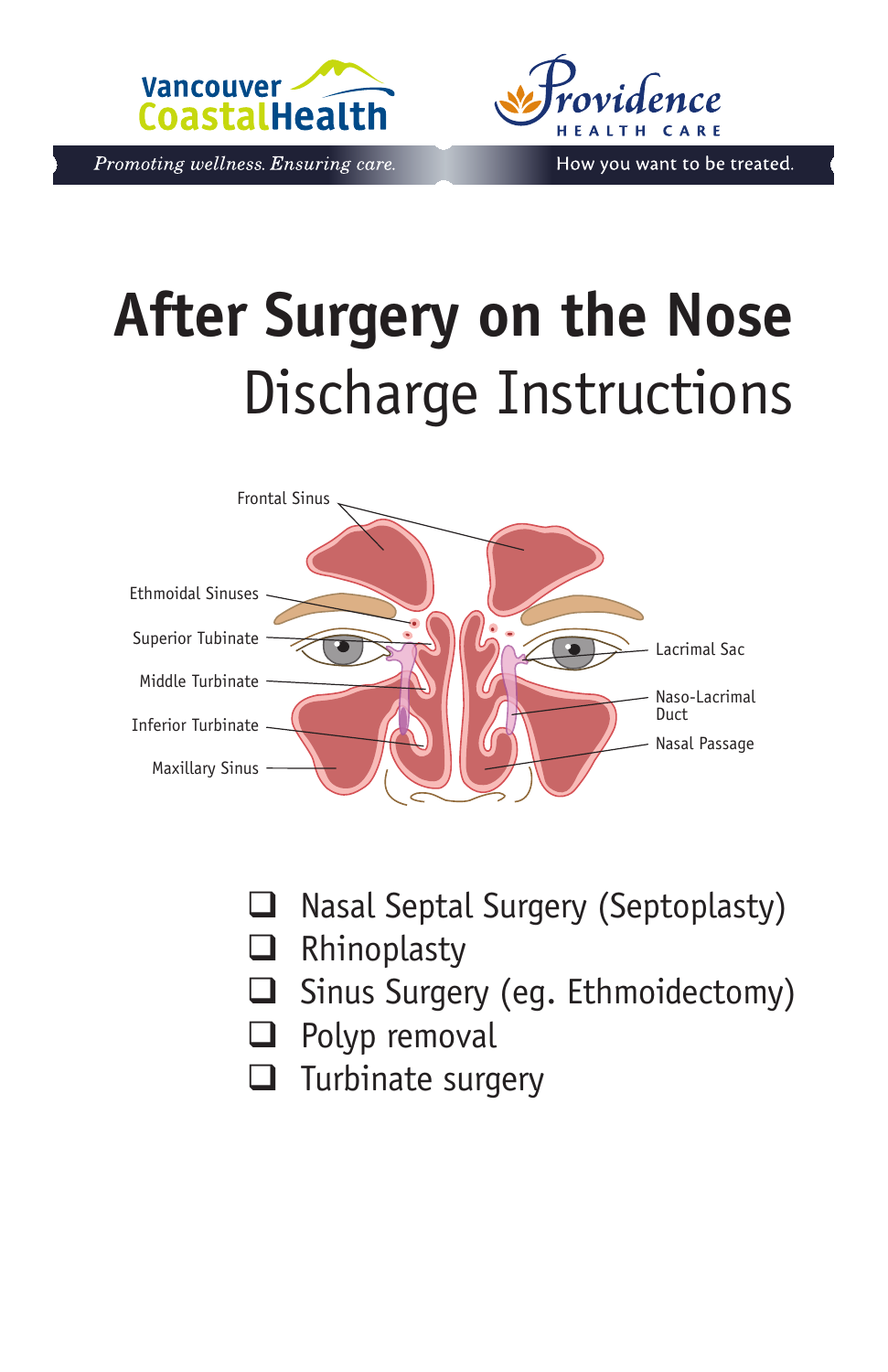# **General Information**

**Nasal Surgery** may be done to improve breathing and drainage through the nose, or for cosmetic reasons.





inflammation of the mucous membranes which line your sinuses. Polyps can block the sinuses or nasal passage.

- Your **sinuses** are hollow spaces in the bones of your face and skull. These spaces connect with the inside of your nose through tiny holes and passages.
- **Ethmoidectomy** is the excision of diseased parts of the **ethmoid sinus** near the nose.
- **Turbinectomy** is removal of part of the turbinates in the nose. Turbinates are made of bone & soft tissue which can block breathing when swollen.
- **Nasal Septal Surgery (Septoplasty)** is done to repair the nasal septum, the wall which separates the two sides of the nose. The septum is made of cartilage and bone.
- **Rhinoplasty** can be done to relieve breathing problems or for cosmetic reasons. The nose can be straightened, made smaller or bigger, and bumps removed. Pieces of cartilage or bone may be removed or added to the nose to change its shape.
- **Septorhinoplasty** combines the 2 previous operations.

#### **Other**\_\_\_\_\_\_\_\_\_\_\_\_\_\_\_\_\_\_\_\_\_\_\_\_\_\_\_\_\_\_\_\_\_\_\_\_\_\_\_\_\_\_\_\_\_\_\_

# **Important Points in Treatment**

# **What to expect**

- Your nose may feel plugged for several weeks.
- Your ability to smell may be lessened.
- You may have blood tinged discharge from the nose for several weeks

## **Things to do**

- **• Sneezing**: If you sneeze, open your mouth wide to relieve the pressure. If you have sneezing episodes, you can use an antihistamine. Follow the directions on the package.
- For the first 10 days following surgery, it is normal to have some blood stained mucus and crusts coming from your nose. If steady bright red bleeding occurs, sit upright & apply ice & a nasal dripper (gauze) to the nose. Bleeding usually stops. **See "When to call the Surgeon".**
- Change the nasal dripper gauze as needed. After a few days, you may not need it.
- Keep your mouth clean. Rinse your mouth after meals. Brush teeth with a soft brush.

# **Things to avoid**

- For the first month after your surgery, **do not use Aspirin in any form** (coated Aspirin, Entrophen), or Ibuprofen (Advil or Motrin), as it can increase the chance of bleeding.
- Do Not blow your nose for the first 2 weeks after surgery.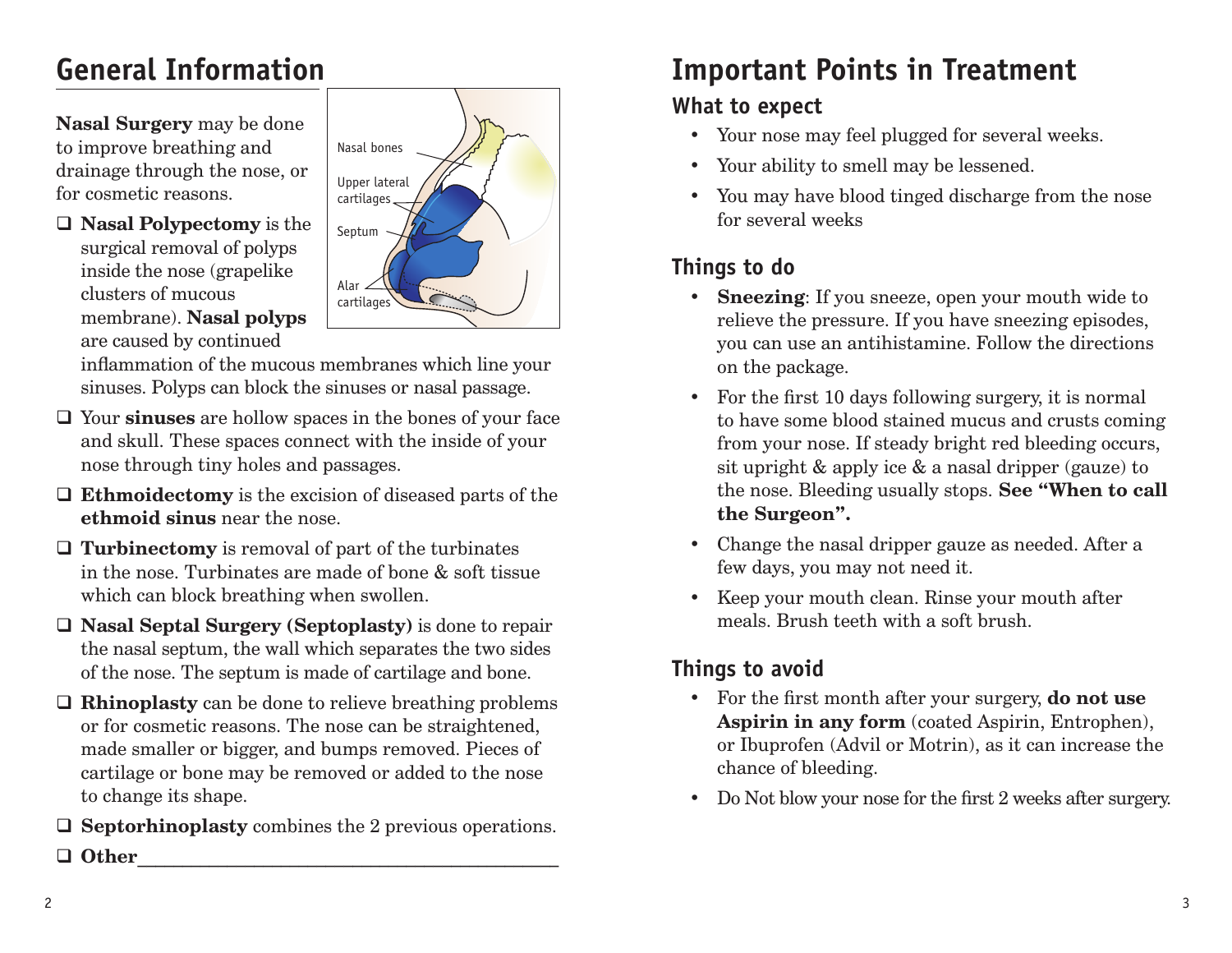#### **Diet**

- Eat a soft diet for a few days, no hard chewing. Avoid spicy food as it may make your nose run.
- Avoid straining with bowel movements. Include high fiber in your diet to prevent constipation, such as:
	- grains, bran cereals (All Bran, Bran Buds, Fruit & Fiber)
	- fruits (prunes, dates, bananas, apples)
	- vegetables (broccoli, corn, beans, potatoes)
- If needed, ask your Doctor or Pharmacist about a mild laxative or stool softener.
- Drink plenty of fluid (6-8 glasses per day) to stay hydrated and to prevent constipation.

#### **Activities**

- For 7-10 days after surgery: When lying down, raise your head on 2 pillows to reduce swelling and discomfort.
- For 1 week: Avoid heavy lifting (over 10 pounds), bending over, & vigorous physical activity.
- Over the next 2 weeks: Increase your activity and exercise gradually to prevent a sudden rise in blood pressure, which may cause bleeding.
- For 2 weeks: Avoid saunas, hot tubs, & activities that cause you to feel hot (red face, sweating).
- For 6 weeks: Avoid flying, contact sports, swimming and diving.
- Avoid hitting the nose.
- Avoid forceful coughing or clearing throat.
- Check with your doctor as to when you can begin regular activities.

#### **Pain**

- It is normal to have pain  $\&$ /or a headache after surgery on the nose. Use the pain medication ordered by your surgeon. Medications for pain often cause constipation.
- Do not drink alcohol while taking pain medication.
- **• Rhinoplasty: You may apply cold compresses** (covered ice packs) over the eyes or nose for the first 1 to 2 days to help reduce swelling and soothe the eyes.

# **Bathing**

- Bathe or shower in warm (not hot) water.
- Rhinoplasty: If you have a splint on your nose, try to keep it dry. Wash your hair leaning your head back & use a cool setting on the hair dryer.

# **Nasal Packing**

- Some surgeons pack the nose after surgery. Either you or your surgeon will remove it.
- If your doctor tells you to remove the packing at home, follow the instructions about removal of packing at the end of this pamphlet.
- To reduce discomfort, take your pain medication 1 hour before removing the packing or seeing the surgeon.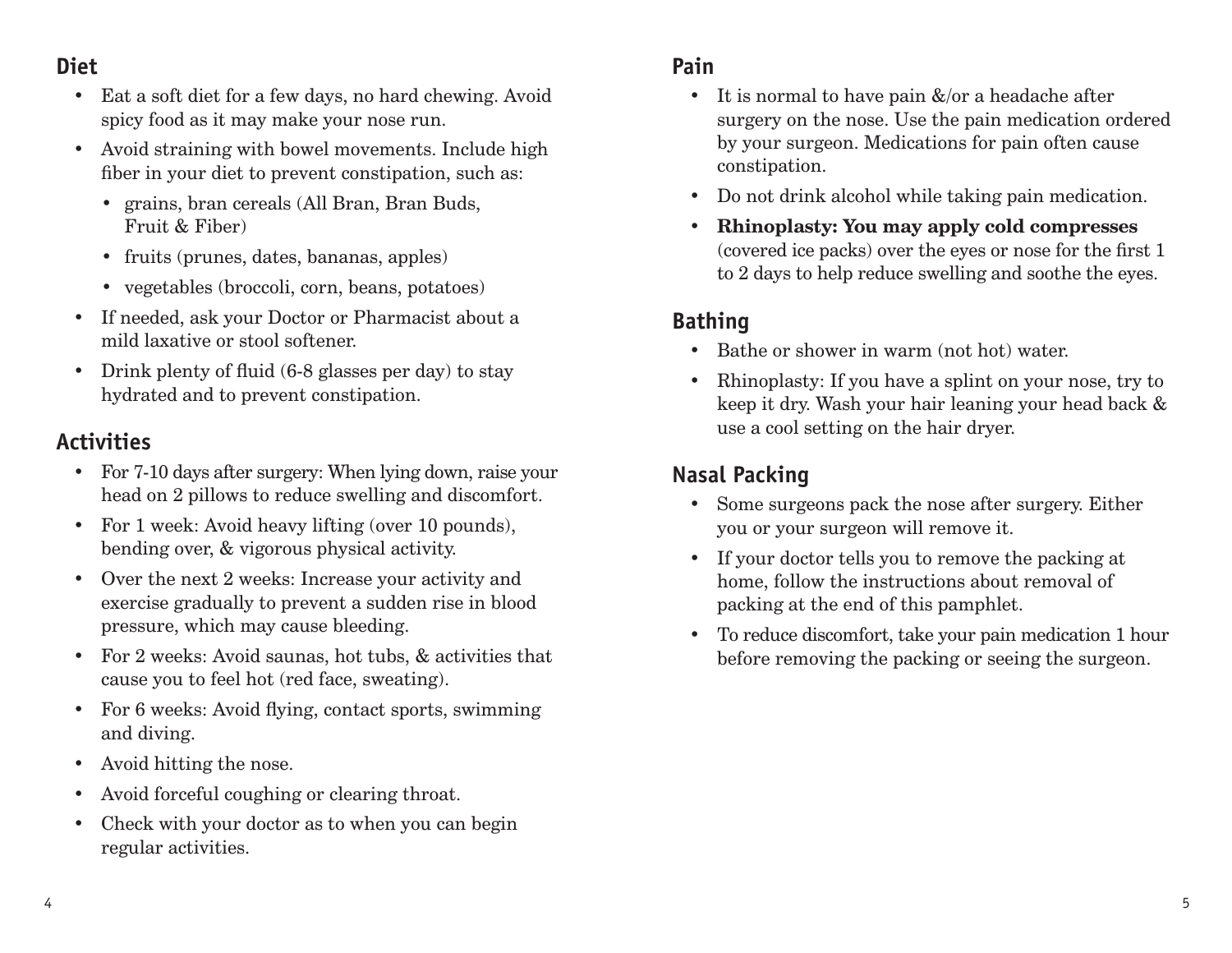#### **Rhinoplasty**

- You may have an incision at the base of your nose.
- After any packing is removed, **apply polysporin ointment** into the nostrils 3 to 4 times a day for about 3 weeks. This will prevent and soften crusts forming in the nose. Allow the crusting to fall off naturally; **do not pick at it**.
- You may have some swelling of the eyes & nose area for 2-3 weeks.
- You may have some bruising of the eyes for 2-3 weeks.
- Some surgeons apply a splint (or small cast) to the nose to protect it, especially while you sleep. This will be removed by the surgeon after 5-7 days. The surgeon will also remove any stitches.

#### **Follow-up Appointment**

Make an appointment for a follow-up with your doctor \_\_\_\_\_\_\_\_\_\_\_\_\_\_\_\_\_\_ after surgery.

#### **Removing Nasal Packing**

Patients who have surgery on the nose, such as septoplasty, rhinoplasty, turbinectomy, or sinus surgery often have their nose packed at the end of surgery. The purpose of this packing is to control bleeding, moisten and sooth the raw areas inside the nose.

There are different types of packing:

- 1. long thin pieces of gauze soaked in Vaseline(up to 2 feet)
- 2. small thin "stents", made of silastic (similar to plastic)
- 3. small pieces of "Telfa" -a non stick dressing

After surgery there may be a small amount of bloody drainage for 1-3 days, which is normal.

Remove the packing on with the help of a family member or friend as described below.

#### **Method**

- 1. Take your pain pills about 1 hour before removing the packing.
- 2. Wet your face and neck with water and stand near a sink.
- 3. Firmly hold the end of the packing or "stent", and pull it out gradually from side to side. This packing may be short or quite long. It is best to pull it out slowly but firmly and continuously. Keep your mouth open when doing this.
- 4. After removing the packing, it is usual to get a little nosebleed. If so, pinch the soft part of your nose for 5 minutes, while keeping your head up. The bleeding almost always stops. Use the "nasal drippers" provided.
- 5. **DO NOT** blow your nose forcefully, since this may cause a nosebleed.